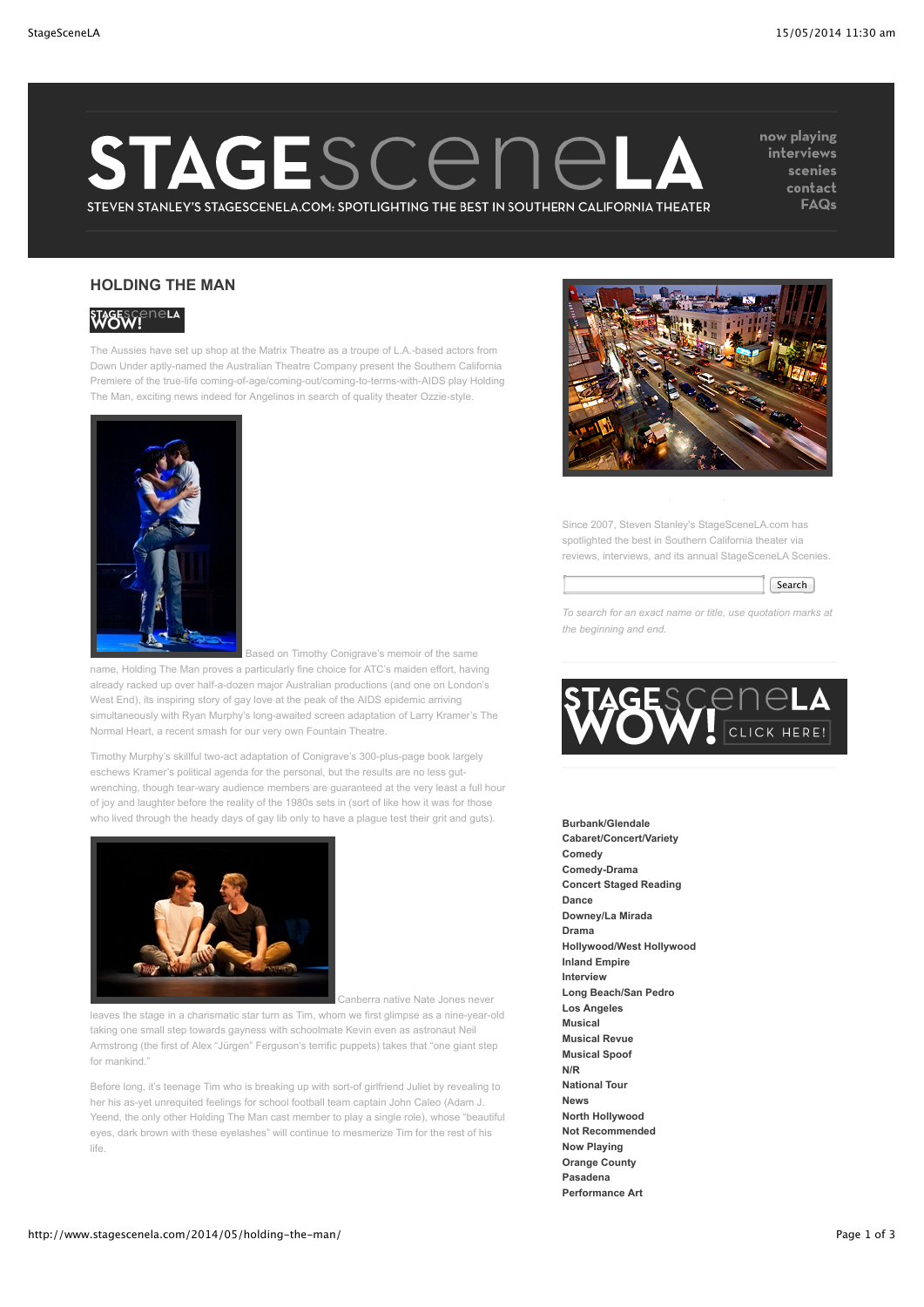

It's thanks to Juliet's carefully

planned seating plan at a small gathering of school friends ("We should pass a kiss around the table as a kind of bond…") that allows Tim and John their first smooch, and before long the sports star has agreed to "go round" (i.e. go out with) the aspiring student actor, a romance that soon becomes food for school gossip before leading to consequences on the homefront.

Still, when Aussie boys are as much in love as Tim and John are, parental confusion and/or disapproval seems a small price to pay, "uni" life opening the boyfriends' eyes to the gay world around them in both student activist organizations and gay bars, and the couple are still going strong five years into their relationship.

There is, unfortunately, the matter of Tim's roving eye (and cock), since unlike John, who'd be content if it were just the two of them on a desert island for the rest of their lives, the friskier of the two (and about to head off to acting school) finds himself losing his "identity" in their relationship and requests a "trial separation," i.e. the permission to fuck and suck to his dick's content.

If only there weren't those rumors of a "gay cancer" about to rear its ugly head.



 Before long, the reunited lovers find themselves confronting a challenge they could never have imagined in their teen years, nor could any of their mates now facing impending illness and death in the prime of their young lives.

Despite its "historical" time frame, not only is Holding The Man not at all passé in 2014, like the aforementioned The Normal Heart, it provides a vital history lesson to a generation of young gay men unaware of what life was like only a few decades back and a potent reminder of the potential consequences of unprotected sex in a "post-AIDS" world in which bareback sex finds itself increasingly normalized.

Playwright Murphy has constructed Holding The Man as a sequence of short scenes moving lickety-split from one to the next, a quartet of supporting cast members dividing nearly three dozen featured and cameo roles among them, a technique that could easilyin less gifted hands than director Larry Moss's and the best-of-L.A. design team combining talents on the extra-wide Matrix stage—end up chaotic and confusing.

Not so at the Matrix, for not only is acclaimed acting coach Moss an actors' director par excellence, his visual sense makes Holding The Man as imaginatively staged as it is brilliantly performed.

Master scenic designer John Iacovelli's set is deceptively simple (straight-back chairs and a ladder on an otherwise empty black stage) but it is clearly an artist's design, the upstage wall cleverly concealing a series of character-defining wigs and knickknacks, though props are deliberately kept to a bare minimum.

Lit to perfection by Jeremy Pivnick with sound designer Cricket S. Myers tying scenes together with her accustomed expertise and Shon Le Blanc's period costumes (ingeniously accessorized for quick changes) completing the design package, Moss's razor-sharp vision for Holding The Man allows the production to rocket forward, with never a moment of boredom or confusion along the way.

Maturing believably from precocious pre-teen to bushy-tailed high schooler to devil-maycare 20something to older-but-sadly-wiser adult, Holding The Man star Jones does not shy away from the warts-and-all nature of Conigrave's self-portrait, yet never does the young

**[Recommended](http://www.stagescenela.com/category/recommended/) [San Diego County](http://www.stagescenela.com/category/san-diego/) [San Fernando Valley](http://www.stagescenela.com/category/san-fernando-valley/) [San Gabriel Valley](http://www.stagescenela.com/category/san-gabriel-valley/) [Santa Barbara County](http://www.stagescenela.com/category/santa-barbara-county/) [Solo Performance](http://www.stagescenela.com/category/solo-performance/) [South Bay](http://www.stagescenela.com/category/south-bay/) [Special Event](http://www.stagescenela.com/category/special-event/) [Theater Review](http://www.stagescenela.com/category/theater-review/) [Ventura County](http://www.stagescenela.com/category/ventura-county/) [West Side/Beverly HIlls](http://www.stagescenela.com/category/west-side/) [World Premiere](http://www.stagescenela.com/category/world-premiere/) [WOW!](http://www.stagescenela.com/category/wow/)**



### ABOUT STEVEN STANLEY

As editor of StageSceneLA.com, Steven Stanley is one of Los Angeles' most prolific theater reviewers. He is also the author of *Moroccan Roll*, and an ESL instructor in the English Language Program at California State University, Los Angeles since 1979. **[\(read more\)](http://www.stagescenela.com/about-steven-stanley)**

*photo credit: [Eric Schwabel](http://www.schwabelstudio.com/)*